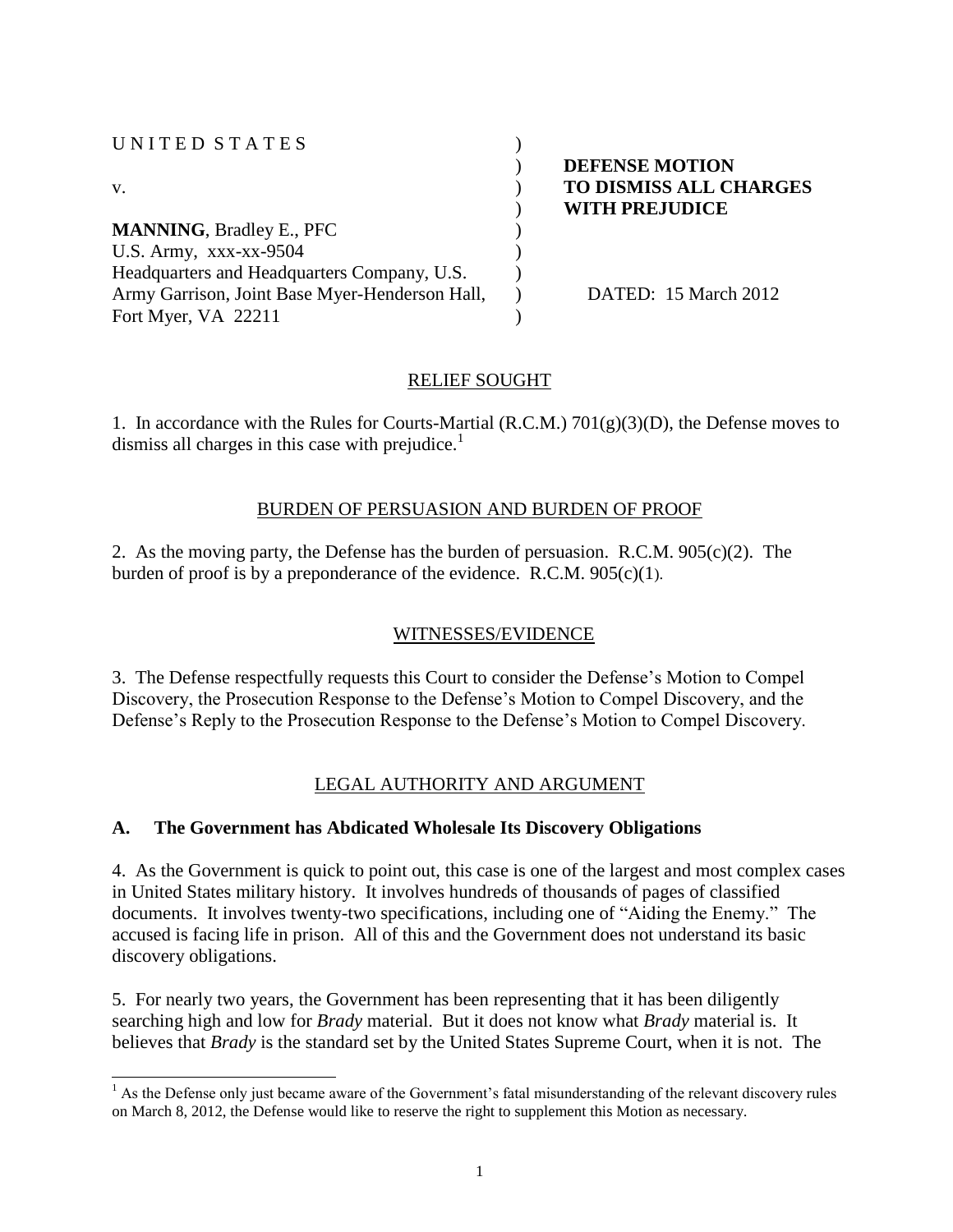*Brady* principle is reflected in military practice in R.C.M. 701(a)(6) and in Army Regulation 27- 26, which governs trial counsel's ethical responsibilities. As military courts have recognized over and over, military rules and ethical obligations mandate much broader *Brady* disclosure than Supreme Court's actual 50-year old decision in *Brady v. Maryland*.

6. How could the Government not know that the military has adopted R.C.M. 701(a)(6), along with AR 27-26, as the *Brady* standard? How could the Government have been operating under the wrong standard for almost the past two years? There are no words to justify such an abject failure to understand the military discovery process.

7. The damage assessments, if they say what the Defense believes they say, are classic *Brady*  material that has been under the Government's nose this whole time. That the Government does not see this as *Brady* material demonstrates how big of a problem we have. How many other things has the Government reviewed and discounted over nearly the past two years as not constituting *Brady* material that *was actually Brady material*? Since the Government used the incorrect standard the whole time, there is undoubtedly *Brady* material "out there" that the Government has missed in its reviews.

8. In addition to deliberately withholding *Brady* material, the Government deliberately withheld discovery under R.C.M. 701(a)(2)(A) because it thought that R.C.M. 703 was the correct discovery rule. The Defense has been asking for myriad specific items within the control, custody and possession of military authorities for nearly two years. These items are "material to the preparation of the defense" within the meaning of R.C.M. 701(a)(2)(A). The standard for "materiality" is not a high one. Information or items are material within the meaning of this rule if they would be helpful to the defense in developing its case and formulating its strategy. In not providing the specifically requested discovery, the Government has committed another willful discovery violation, separate and apart from *Brady*.

9. As the Defense discussed in detail in its Reply, the Government failed to acknowledge the existence of R.C.M. 701(a)(6) or 701(a)(2)(A) in its motion. Instead, it focused on R.C.M. 703 (a rule governing production of witnesses and evidence at trial) and the federal *Brady* standard. The Defense cannot fathom how four individual trial counsels detailed to this case could not understand what their discovery obligations are. Either the discovery violations are willful or they are grossly negligent. Either way, the Government's abdication of its basic discovery responsibilities is unconscionable and irreparably prejudicial, mandating that all charges should be dismissed with prejudice.

## **B. No Remedy Short of Dismissal Can Remedy the Government's Flagrant Discovery Violations**

10. The Defense respectfully requests that this Court dismiss all the charges with prejudice. In so asking, the Defense acknowledges that dismissal is a drastic remedy, to be exercised with great caution. However, R.C.M. 701 $(g)(3)(D)$  does authorize a Court to grant such a dismissal in extraordinary circumstances. The Rule provides that "[i]f at any time during the court-martial it is brought to the attention of the military judge that a party has failed to comply with this rule, the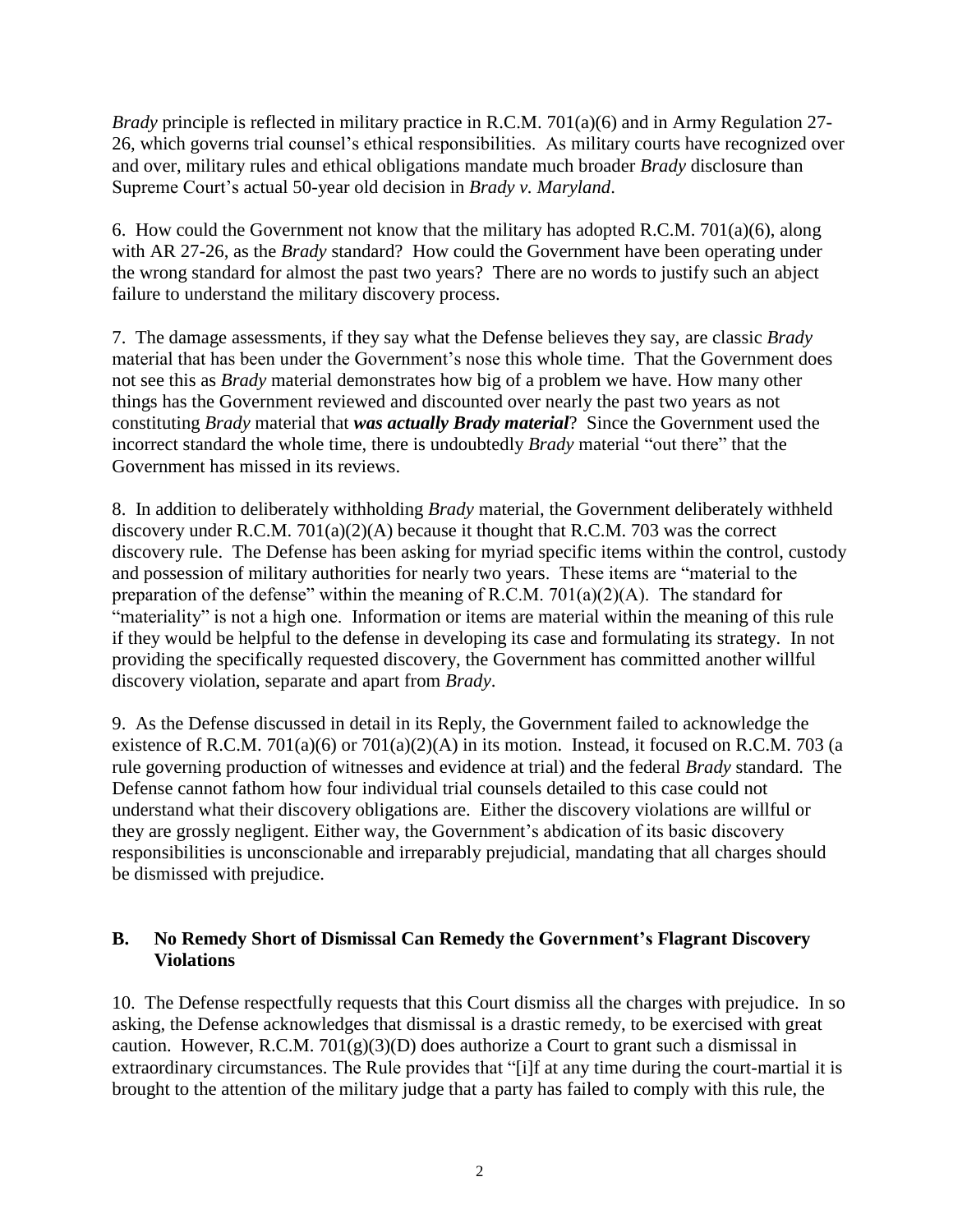military judge may take one or more of the following actions: … (D) Enter such other order as is just under the circumstances." The Defense submits that a dismissal with prejudice is the only order that that would be "just" under these very unique circumstances. A "[d]ismissal of charges with prejudice . . . is an appropriate remedy where the error cannot be rendered harmless." U.S. *v*. *Lewis*, 63 M.J. 405, 416 (C.A.A.F. 2006) (dismissing all charges with prejudice due to the prosecutor's use of unlawful command influence over the military judge).

11. Federal courts have explicitly recognized that dismissal of charges with prejudice may be an appropriate remedy for a discovery violation. *See United States v. Struckman*, 611 F.3d 560, 577 (9th Cir. 2010) ("Nonetheless, our circuit has recognized that dismissal with prejudice may be an appropriate remedy for a *Brady* or *Giglio* violation using a court's supervisory powers where prejudice to the defendant results and the prosecutorial misconduct is flagrant. We review for an abuse of discretion the district court's decision whether to dismiss the indictment to cure prejudice resulting from such misconduct.")(citations omitted); *United States v. Miranda*, 526 F.2d 1319, 1325 n.4 (2d Cir. 1975) (sanctions which may be imposed against the Government for failure to disclose material available to the defense include "the exclusion or suppression of other evidence concerning the subject matter of the undisclosed material, the grant of a new trial, or, in exceptional circumstances, dismissal of the indictment or the direction of a judgment of acquittal.") (citations omitted); *United States v. Chapman*, 524 F.3d 1073, 1086 (9th Cir. 2008) (although the appropriate remedy for a *Brady* violation will usually be a new trial, "a district court may dismiss the indictment when the prosecution's actions rise . . . to the level of flagrant prosecutorial misconduct.").

12. Military courts have implicitly recognized the power of the trial court to dismiss charges with prejudice for discovery violations. In *Vigil v. Bower*, 1996 WL 233211 (A.F. Ct. Crim. App. 1996), the trial judge ordered new trial for the accused where the prosecution was "extremely negligent" in withholding evidence. The accused petitioned for extraordinary relief on the basis that the charges should have been dismissed with prejudice instead. The Air Force Court of Criminal Appeals denied the petitioner's requested relief, stating that:

[T]he military judge took prompt and decisive action when she learned, after trial, of the alleged discovery violations. The petitioner takes issue with her conclusion about the government's actions. However, the fact that the petitioner—or even another judge—might have reached a different conclusion does not give this Court reason to direct a different result.

*Id.* at \*2. The "different conclusion" that the court was referring to was the conclusion that charges be dismissed with prejudice, thereby acknowledging that this remedy is at the disposal of the military judge. Thus, it is within the sound discretion of the court to dismiss all charges with prejudice in this case. *See also United States v. Fletcher,* 62 M.J. 175, 178 (C.A.A.F. 2005) (court recognized that "[w]hile prosecutorial misconduct does not automatically require a new trial or the dismissal of the charges against the accused, relief will be granted if the trial counsel's misconduct 'actually impacted on a substantial right of an accused.'" (quoting *United States v. Meek*, 44 M.J. 1, 5 (C.A.A.F. 1996)).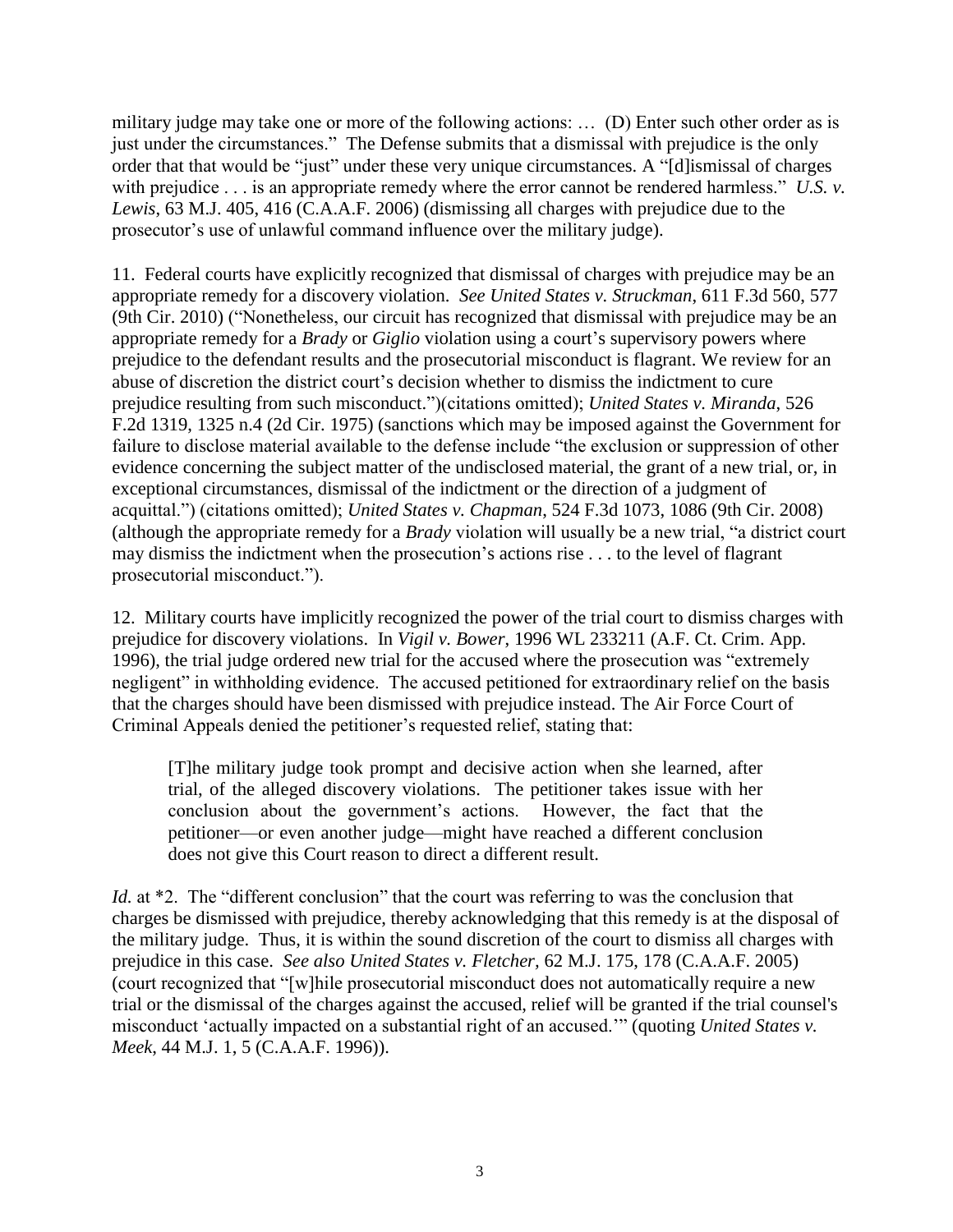13. We know now that the Government has been playing by the wrong "rules of the game" since the beginning of the case. We know that there is *Brady* material out there, but that the Government does not know what *Brady* material is. We know that there are reports in the control, custody and possession of military authorities, but that the Government does not realize that it has to give them to the Defense. We know that that the Government was literally on the wrong page of the Rules for Court Martial when it denied the Defense's discovery requests for nearly two years.

14. No remedy short of dismissal can fix these problems. If the Court orders the Government to re-conduct discovery applying the correct R.C.M. rules and *Brady* standard, the proceeding will be delayed another two years. The Government has represented that it has diligently conducted searches for *Brady* material and in response to Defense discovery requests since May 2010, when charges were preferred. In one session, trial counsel indicated that he had searched for files within the Department of Agriculture. *All these searches will need to be conducted again—this time, using the correct rules*. There is no way around it. And there is no conceivable way that these searches can be conducted in a timely manner given how long the original search took. PFC Manning has already been in pretrial confinement for a total of 656 days, with a large portion of that time in solitary confinement, in violation of PFC Manning's Article 13 rights. Any additional delay in this case to re-conduct *Brady* searches from scratch would amount to a *per se* violation of PFC Manning's right to a speedy trial. $^{2}$ 

15. We cannot pretend that this did not happen. We cannot pretend that the Government did, in fact, know what it was doing this whole time. It did not. Even if the Government undertook to provide the specifically requested items at this point, such a "solution" is not a solution at all. First, the Defense was already supposed to have this discovery by now so that it could integrate this material, if necessary, into its case. This material may have resulted in other leads and theories that the Defense could have explored.<sup>3</sup> Turning the specifically requested items over at such a late date has already prejudiced the Defense's ability to adequately prepare for trial. Second, and more importantly, even if the Government were to immediately provide<sup>4</sup> all the specifically requested items, the Government will still not have complied with its *Brady* obligations. After such flagrant discovery violations, the Government cannot be allowed to circumvent R.C.M. 701(a)(6) simply by providing specifically requested discovery under R.C.M.  $701(a)(2)(A)$ .

16. Moreover, the Defense does not know what evidence, *Brady* or otherwise, was destroyed or lost owing to the Government's discovery violations. Evidence that may have existed two years ago may not be in existence today. Had the Government done its job correctly the first time, this material would have been provided to the Defense. The Government will undoubtedly argue that this contention is speculative—that we do not know what information has been lost or destroyed over nearly the past two years. And that is exactly the Defense's point. We don't know what we

 $\overline{a}$ <sup>2</sup> The Defense maintains that PFC Manning has *already* been deprived of his constitutional right to a speedy trial.

<sup>&</sup>lt;sup>3</sup> For instance, even if the Defense immediately receives an EnCase copy of the requested hard drives, its forensic experts will need several months to review the material.

<sup>&</sup>lt;sup>4</sup> We know that the Government, even if ordered, will not immediately provide the requested discovery as it has indicated in its Supplement to the Case Management Order that it requires 45-60 days to coordinate and determine if it will claim privilege over these items under R.C.M. 505.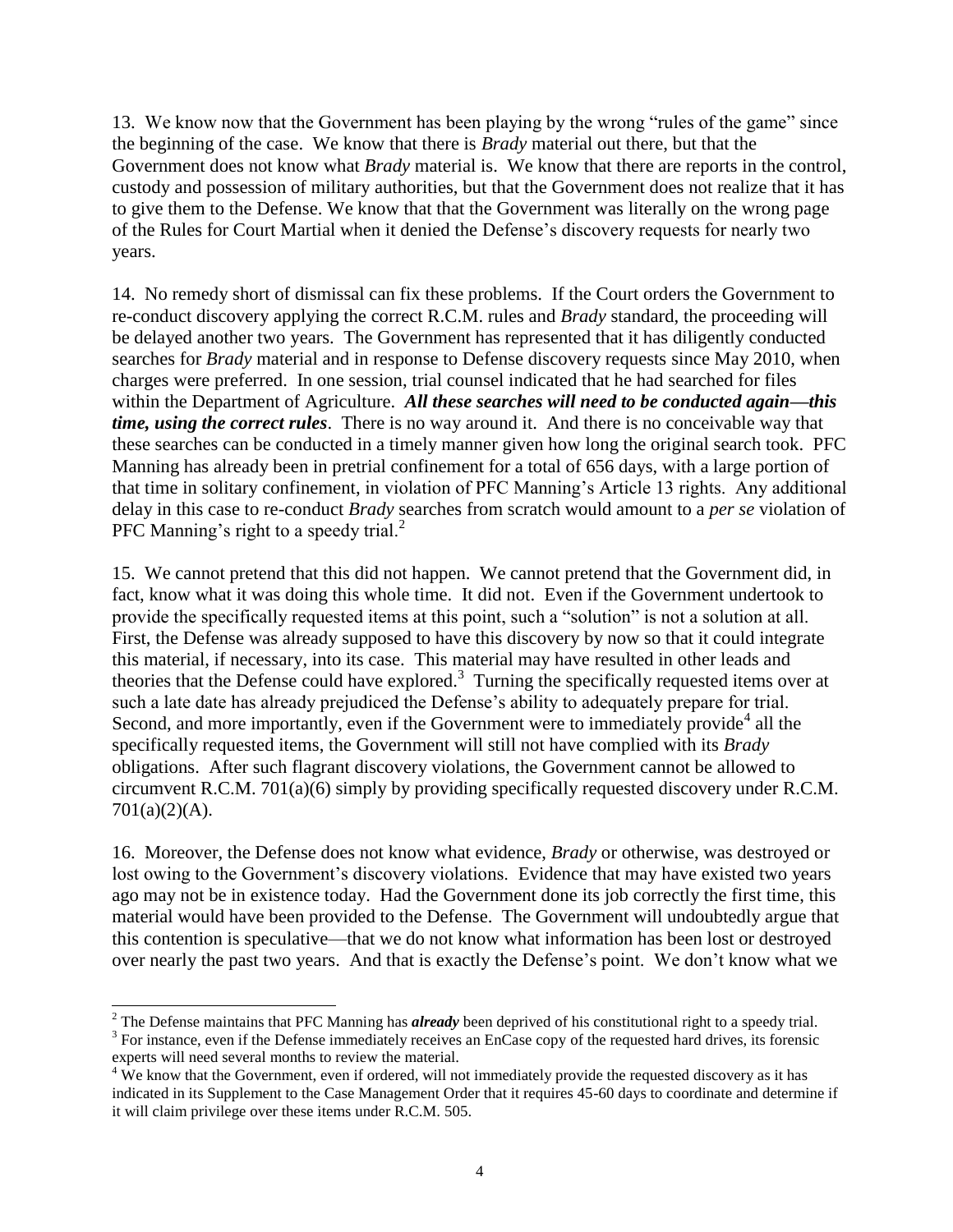don't know. But, the reason we don't know is because of the Government's egregious misconduct.

17. The Defense has not located any cases with facts directly analogous to the instant case—this is likely because no other trial counsel in reported history has so completely missed-the-mark on its discovery obligations. Normally, in cases involving discovery violations, trial counsel has withheld one or two particular items of discovery from the defense, which the defense then asserts post-trial was prejudicial to a substantial right of the accused. *See, e.g., United States v. Adens*, 56 M.J. 724 (A. Ct. Crim. App. 2002). To the Defense's knowledge, there is no case where the Government *just did not understand how basic discovery works*.

18. With that said, there is precedent for a court to dismiss charges where the prosecution has committed willful, egregious or grossly negligent discovery violations. In *United States v. Koubriti*, 336 F. Supp. 2d 676 (E.D. Mich. 2004), the first case prosecuted and tried in the aftermath of September  $11<sup>th</sup>$ , the defendant alleged that the government had not fully met its discovery obligations under *Brady* and *Giglio* and that it had engaged in a pattern of misconduct. After the defendants were convicted of charges of, *inter alia,* conspiracy to provide material resources to terrorists, the defense discovered that "at least one document [ ] was intentionally not disclosed but unquestionably should have been." *Id.* at 678. After being made aware of this issue, the court ordered a wholesale review of the government's files, a review that took well over six months.<sup>5</sup> The review revealed a pattern of prosecutorial discovery violations:

As thoroughly detailed in the Government's filing, at critical junctures and on critical issues essential to a fair determination by the jury of the issues tried in this case, the prosecution failed in its obligation to turn over to the defense, or to the Court, many documents and other information, both classified and nonclassified, which were clearly and materially exculpatory of the Defendants as to the charges against them. Further, as the Government's filing also makes abundantly clear, the prosecution materially misled the Court, the jury and the defense as to the nature, character and complexion of critical evidence that provided important foundations for the prosecution's case.

As the Government's filing also makes clear, these failures by the prosecution were not sporadic or isolated. Rather, they were of such a magnitude, and were so prevalent and pervasive as to constitute a pattern of conduct, that when all of the withheld evidence is viewed collectively, it is an inescapable conclusion that the Defendants' due process, confrontation and fair trial rights were violated

 $\overline{a}$ 

<sup>5</sup> The court indicated at p. 678:

It is a fair statement that at the inception of this review no one, least of all the Court, could have anticipated the nature and scope of the issues—not to mention the sheer number of documents that would ultimately be involved in this investigation. (Just one complicating factor, for example, was the necessity for the Court to review many classified documents and for the Court to seek security clearance for its staff and defense counsel, a time consuming process.) Certainly, no one could have imagined last winter that it would be almost autumn before the review was completed and a resolution at hand.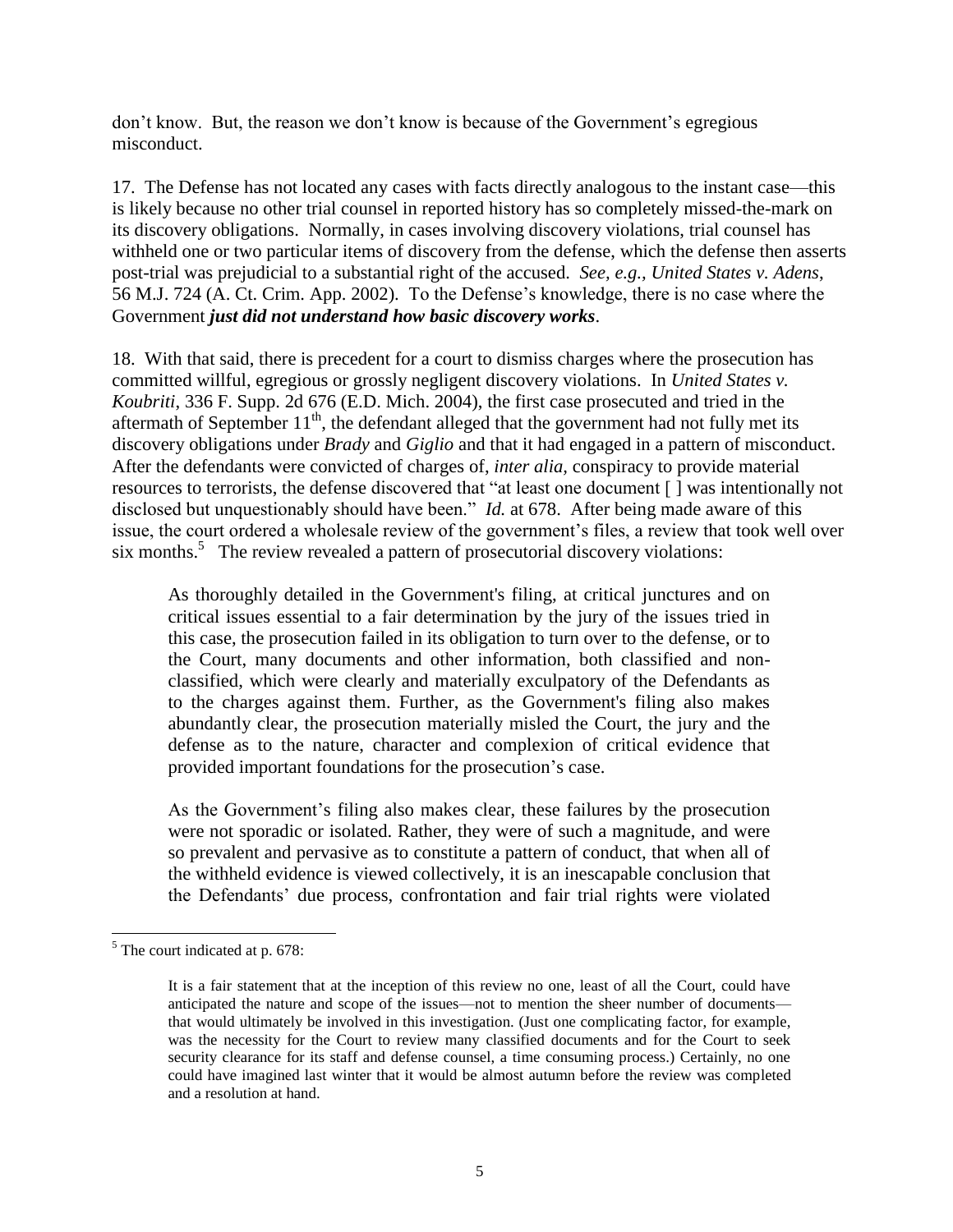and that the jury's verdict was infected to the point that the Court believes there is at least a reasonable probability that the jury's verdict would have been different had constitutional standards been met.

*Id.* at 680-81.

19. The judge then stated "one might well ask why and how this happened." *Id.* at 861. The Court offered the following comments:

However, it is sufficient to say here that two things are obvious to the Court from both its review of the Government's filing, as well as its own independent review of all the documents and evidence presented to it. First, the prosecution early on in the case developed and became invested in a view of the case and the Defendants' culpability and role as to the terrorism charges, and then simply ignored or avoided any evidence or information which contradicted or undermined that view. In doing so, the prosecution abandoned any objectivity or impartiality that any professional prosecutor must bring to his work. It is an axiom that a prosecutor must maintain sufficient distance from his case such that he may pursue and weigh all of the evidence, no matter where it may lead, and then let the facts guide him. That simply did not happen here.

More broadly, when viewed against the backdrop of the September 11 attacks upon our Nation and the public emotion and anxiety that has ensued, the prosecution's understandable sense of mission and its zeal to obtain a conviction overcame not only its professional judgment, but its broader obligations to the justice system and the rule of law.

*Id.* Accordingly, the government in that case moved to dismiss the conspiracy charges. The court granted the motion, stating that "the Government's decision could not have been an easy one and, no doubt, is one that will come in for criticism and second-guessing from some quarters. However, it is the right decision." *Id.* at 679.

20. Like the *Koubriti* case, this case is one that is high-profile and has attracted a great deal of domestic and international scrutiny. No doubt, the Government in this case feels compelled to convict the accused and make an example out of him. But, as the court in *Koubriti* points out, this does not mean that the Government can ignore its "broader obligations to the justice system and the rule of law." *See id.* at 861. In this case, it has done just that.

21. In *United States v. Chapman*, 524 F.3d 1073 (9th Cir. 2008), the Ninth Circuit affirmed the district court's decision to dismiss the indictment due to reckless violations of the government's discovery obligations in that case. The Ninth Circuit stated:

We have never suggested, however, that "flagrant misbehavior" does not embrace reckless disregard for the prosecution's constitutional obligations. Here, although the case involved hundreds of thousands of pages of discovery, the AUSA failed to keep a log indicating disclosed and nondisclosed materials.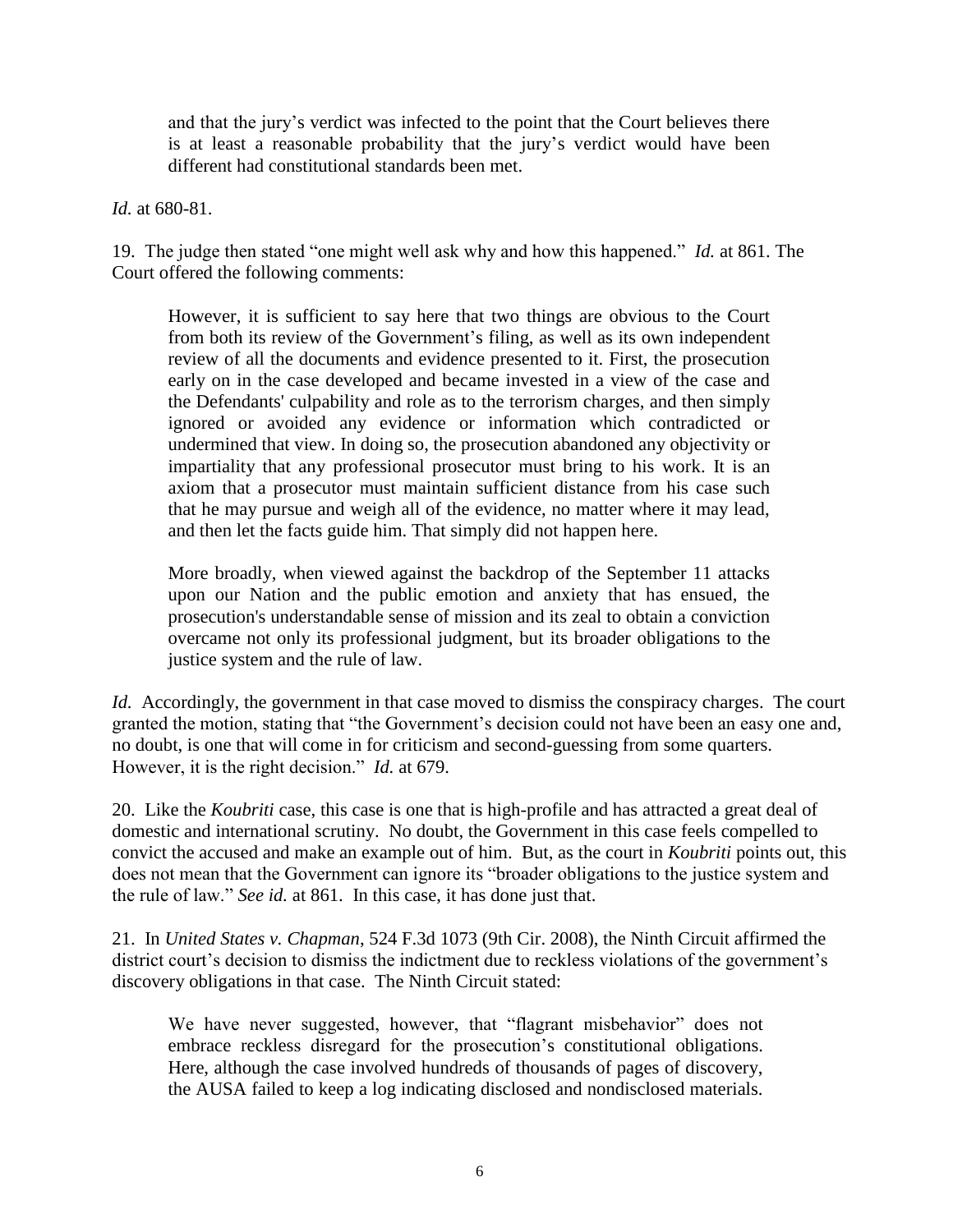The AUSA repeatedly represented to the court that he had fully complied with *[Brady](http://www.westlaw.com/Find/Default.wl?rs=dfa1.0&vr=2.0&FindType=Y&SerialNum=1963125353)* and *[Giglio,](http://www.westlaw.com/Find/Default.wl?rs=dfa1.0&vr=2.0&FindType=Y&SerialNum=1972127068)* when he knew full well that he could not verify these claims. When the district court finally asked the AUSA to produce verification of the required disclosures, he attempted to paper over his mistake, offering "in an abundance of caution" to make new copies "rather than find the record of what we turned over." Only when the court insisted on proof of disclosure did the AUSA acknowledge that no record of compliance even existed. Finally, the dates on many of the subsequently disclosed documents post-date the beginning of trial, so the government eventually had to concede that it had failed to disclose material documents relevant to impeachment of witnesses who had already testified. In this case, the failure to produce documents and to record what had or had not been disclosed, along with the affirmative misrepresentations to the court of full compliance, support the district court's finding of "flagrant" prosecutorial misconduct even if the documents themselves were not intentionally withheld from the defense. We note as particularly relevant the fact that the government received several indications, both before and during trial, that there were problems with its discovery production and yet it did nothing to ensure it had provided full disclosure until the trial court insisted it produce verification of such after numerous complaints from the defense.

*Id.* at 1085. The court expressed particular concern with the government's position on appeal. On appeal, the government had tried to argue that the withheld material was not, in fact, *Brady* material. The court was disheartened by the government's tactics on appeal, stating that "[the government] still has failed to grasp the severity of the prosecutorial misconduct involved here, as well as the importance of its constitutionally imposed discovery obligations. Accordingly, although dismissal of the indictment was the most severe sanction available to the district court, it was not an abuse of discretion." *Id.* at 1088.

22. There are several other cases where courts dismissed charges in order to remedy egregious discovery violations. In *United States v. Lyons*, 352 F. Supp. 2d 1231 (M.D. Fla. 2004), the court dismissed with prejudice the charges against the defendant because of the prejudice caused by the Government's numerous and flagrant *Brady* and *Giglio* violations. The court noted that although dismissal was an unusual remedy, it was required in this case because "the Government [ ] perpetuated an unjust deprivation of [defendant's] liberty throughout [the] case . . . despite obvious concerns about the Government's investigative and prosecutorial methods, despite actual notice of *Brady* and *Giglio* problems, and with unconscionable delay and prejudice to [the defendant] as well as the judicial process." *Id*. at 1251. In another case, *United States v. Dollar*, the trial court dismissed the conspiracy charges with prejudice given that the "defense counsel ha[d] been unrelenting in their effort to obtain Brady materials" and "[t]he United States' general response ha[d] been to disclose as little as possible, and as late as possible." 25 F. Supp. 2d 1320, 1332 (N.D. Ala. 1998). The court recognized that "[i]n its determined effort to convict the defendants, the United States ha[d] trampled on their constitutional right to *Brady* materials." *Id.* The words could not be more apt if spoken about the Government in this case.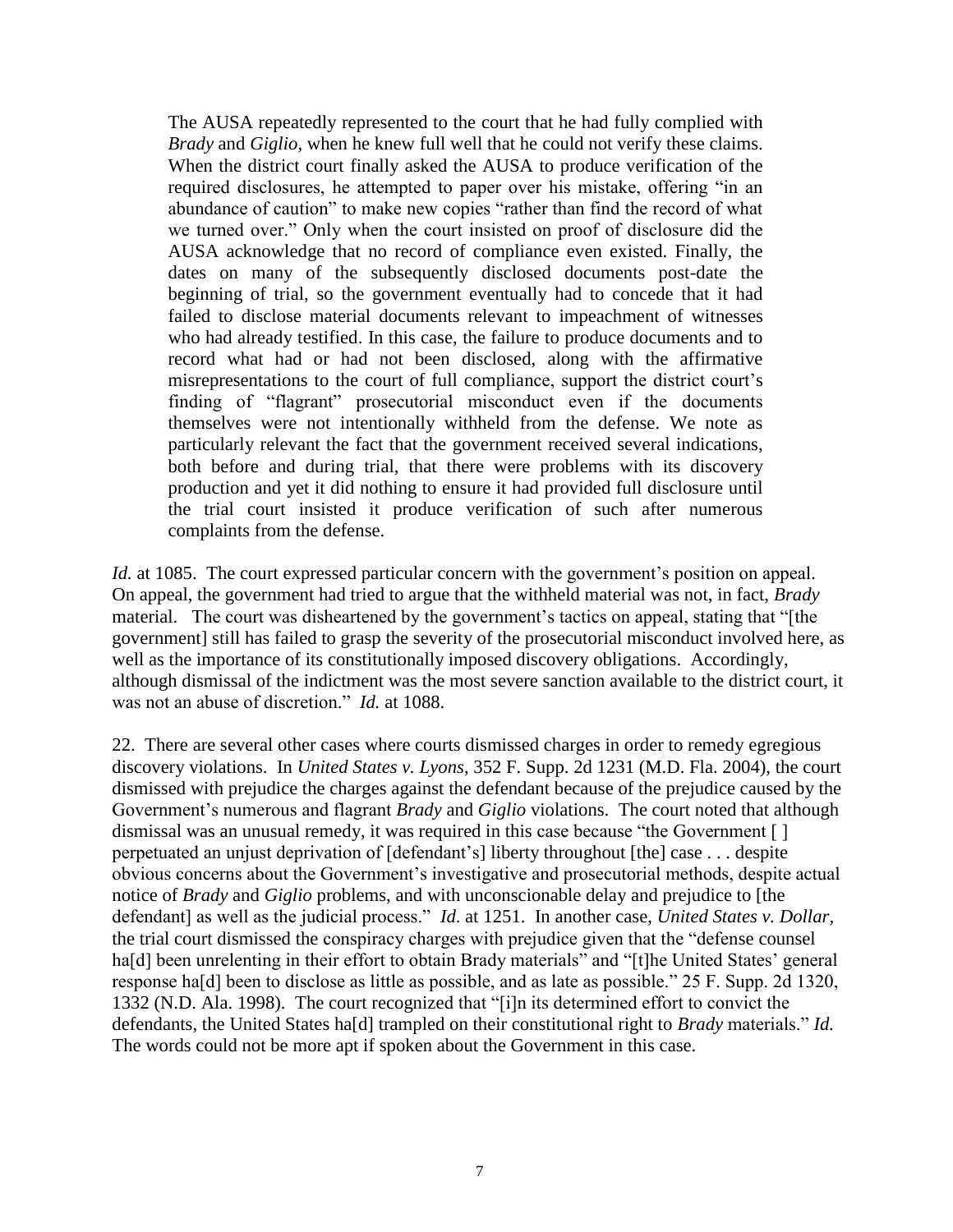23. There is no military authority directly on point. Again, this is because there likely has not been such a flagrant abdication of discovery responsibilities by trial counsel. However, military appellate case law reveals that our courts take the issue of discovery violations very seriously and recognize the inherent authority of the trial judge to fashion appropriate remedies. *See United States v. Trigueros*, 69 M.J. 604, 608 (A. Ct. Crim. App. 2010) (military judge fashioned a remedy that precluded the government from presenting any victim impact evidence or any aggravation evidence in its sentencing case in chief).

24. In *United States v. Adens*, 56 M.J. 724 (A. Ct. Crim. App. 2002), the Army Court of Criminal Appeals set aside the findings of guilty and the sentence in a case where the prosecutor withheld discovery from the defense. The defense had specifically requested certain physical discovery under R.C.M. 702(a)(2)(A); the government, despite having this evidence in its possession, did not provide the requested discovery because it wanted to gain the maximum tactical advantage from this evidence and use it on rebuttal. *Id.* at 733-43. On appeal, the government conceded that this violated R.C.M. 701(a)(2)(A), but argued that no prejudice ensued. The appellate court disagreed. Importantly, it found that equal opportunity to obtain evidence is a "substantial right of the accused" within the meaning of Article 59(a), independent of the due process rights provided under *Brady*. It held that when a trial counsel fails to disclose information pursuant to a specific request or when prosecutorial misconduct is present, the evidence is considered material unless the government can show that failure to disclose was harmless. *Id.* at. 733. While the trial judge attempted to fashion a remedy (i.e. the government would not be able to present "any evidence" concerning the withheld materials), she did not go far enough. *Id.* at 734. In particular, the trial judge "failed to instruct the members to disregard the testimony about [the evidence] by [the special agent] on redirect examination." *Id.* The court thus set aside the findings of guilt and the sentence, stating:

Professional advocacy may be aggressive, but it does not include making personal attacks on one's adversary. As a result of the personal animosity between the principal litigators, trial counsel lost his focus and forgot that "[a]s a representative of a sovereign, a prosecutor's duty is not to win the case, but to ensure that justice is done." "The purpose of a criminal trial is truth finding within constitutional, codal, Manual, and ethical rules." Counsel must always be mindful that the Rules of Professional Conduct applicable to Army courtsmartial provide that a lawyer shall not "unlawfully obstruct another party's access to evidence ... **having potential evidentiary value.**" AR 27–26, Rule 3.4 (Fairness to Opposing Party and Counsel) (emphasis added); The comment to Rule 3.4 explains:

The procedure of the adversary system contemplates that the evidence in a case is to be marshalled competitively by the contending parties. Fair competition in the adversary system is secured by prohibitions against destruction or concealment of evidence, improperly influencing witnesses, obstructive tactics in discovery procedure, and the like.

Considering the purposes behind the broad military discovery rule and the intent of the rules of professional responsibility, the successful trial counsel will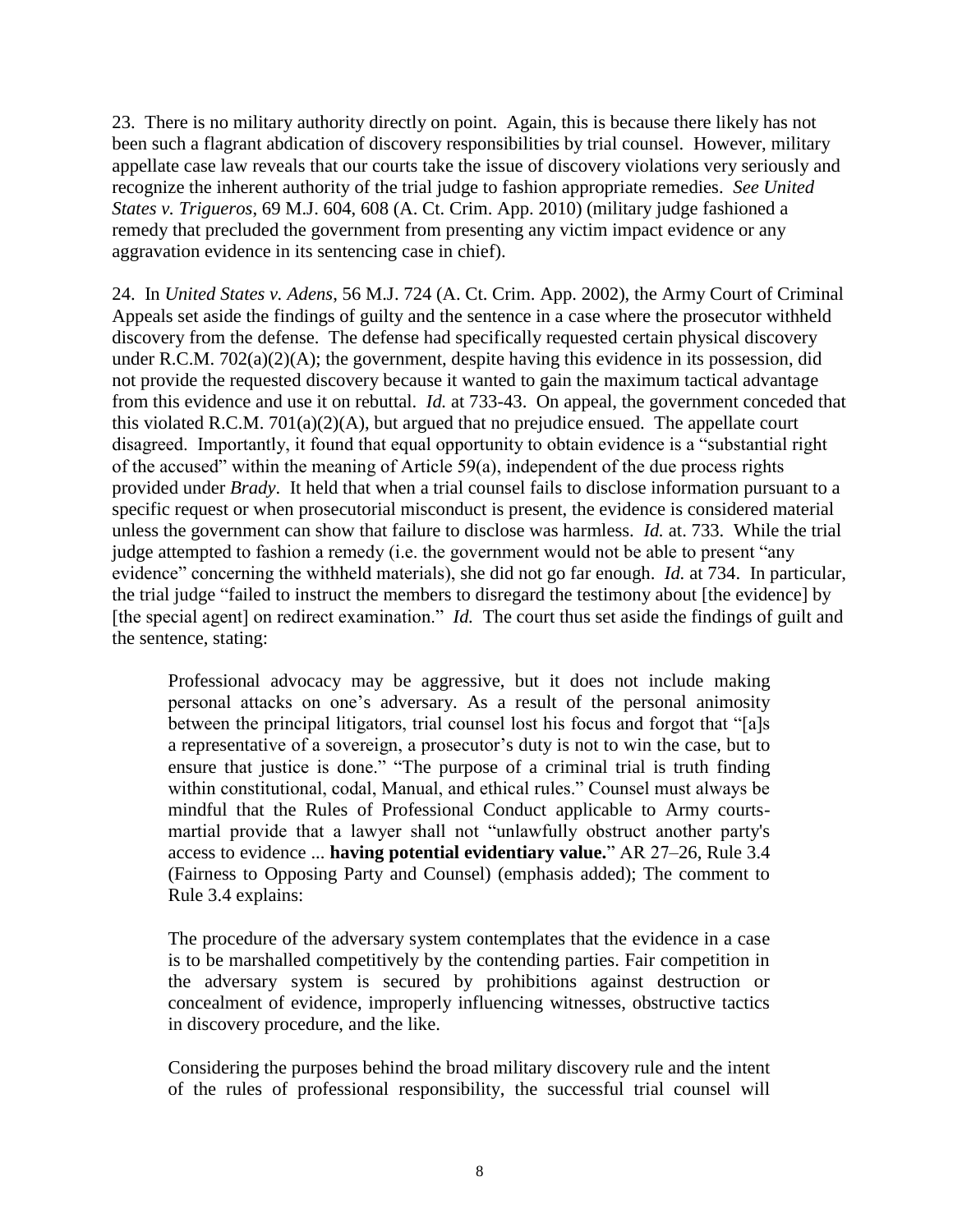engage in full and open discovery at all times and will scrupulously avoid gamesmanship and trial by ambush, which have no place in Army courtsmartial.

*Id.* at 735 (citations omitted)(emphasis in original).

25. In *United States v. Jackson*, 59 M.J. 330 (C.A.A.F. 2004), the Court of Appeal for the Armed Forces set aside the findings and sentence in a case where the government committed a discovery violation under R.C.M.  $701(a)(2)(B)$ . In that case, the defense had an ongoing discovery request for information related to quality control at the laboratory that tested the accused's specimen in a prosecution for methamphetamine. The court concluded that the failure to turn the report over to the accused deprived the defense of information that could have been considered by the members as critical on a pivotal issue in the case—the reliability of the laboratory's report that Appellant's specimen produced a positive result. *Id.* at 335-36. *See also United States v. Webb*, 66 M.J. 89 (C.A.A.F. 2008) (military judge did not abuse discretion in ordering new trial where government did not disclose impeaching evidence concerning witness who was the assigned observer of accused's provision of urine sample for drug testing).

26. The findings and sentence were also set aside in *United States v. Stewart*, 62 M.J. 668 (A.F. Ct. Crim. App. 2006) owing to the government's discovery violations. *Stewart* involved a prosecution where the alleged victim claimed that she had been drugged and raped. The trial counsel requested, *inter alia*, all of the victim's medical records and any evidence that might tend to negate the guilt of the accused (i.e. *Brady* material). The defense was told that it was provided with the "relevant portions" of the medical records. *Id.* at 669. After a discovery dispute over the relevant medical records, the judge reviewed the records *in camera* and determined that about 24 pages (20% of the total) would be released to the defense. *Id*. at 670. At trial, the trial counsel referred to documents that had not been released to the defense, at which time the defense learned of other important evidence (in particular, that the victim had taken several medications that could explain her symptoms on the night of the alleged rape). The defense moved for a mistrial. The military judge did not grant a mistrial, but instead suggested a number of options to alleviate the impact of the tardy disclosure. The accused was convicted and sentenced. On appeal, the court concluded that "[t]he pages withheld by the government and the military judge contained evidence that could undermine every part of the government's case." *Id.* at 671. The court continued:

We are sympathetic to the difficulties experienced by trial counsel in dealing with sensitive medical information. DW's reluctance to permit the appellantss counsel access to her records undoubtedly played a significant part in the trial counsel's decision to withhold them. That reluctance, however, did not amount to a bar against their release. Trial counsel still must examine evidence in the possession, custody, or control of the military authorities, and disclose information favorable to the defense.

While it is apparent trial counsel here made a conscientious effort to balance their discovery obligations against DW's privacy concerns, the presence or absence of good faith is not the issue. "The suppression by the prosecution of